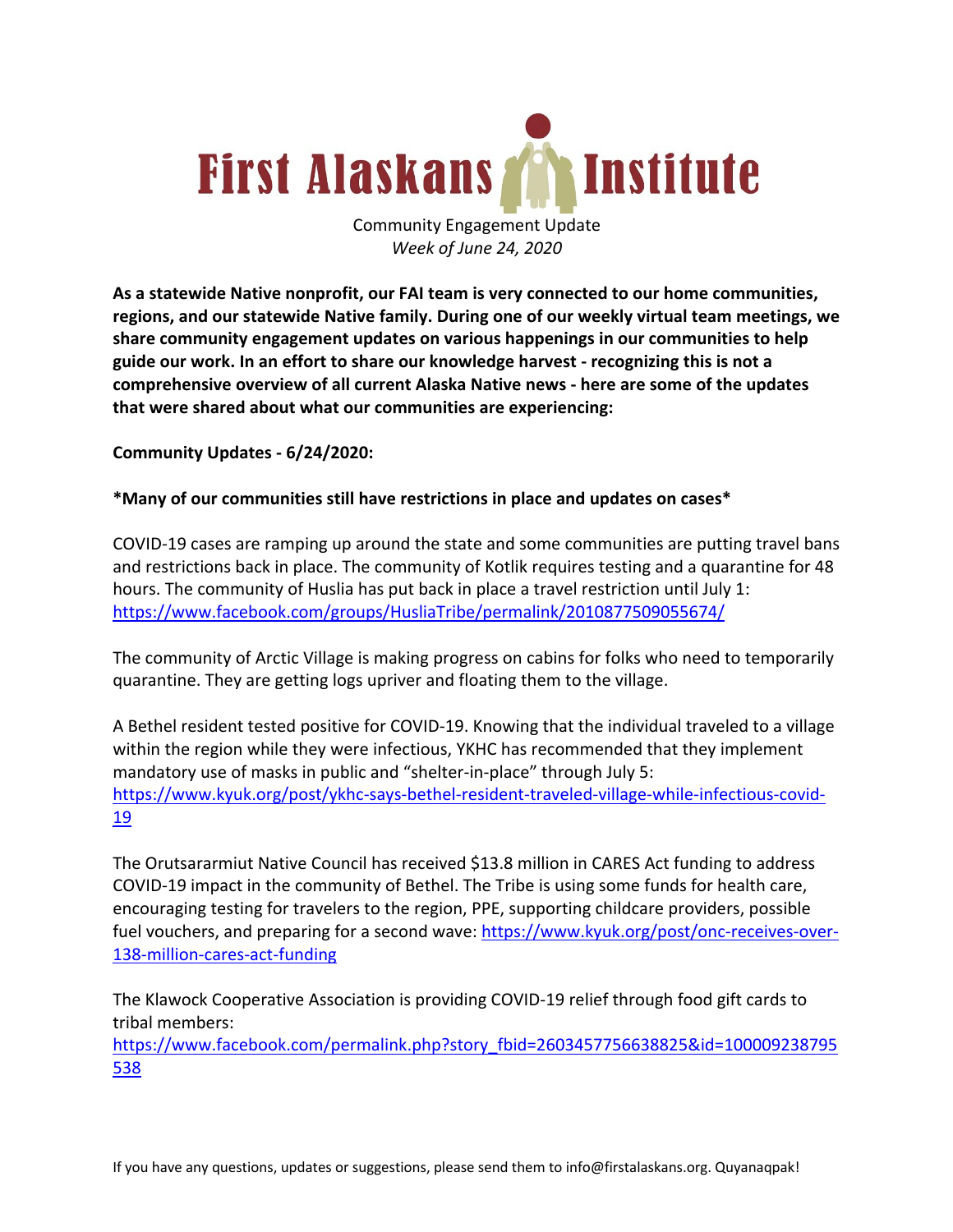## **\*Our Native ways of life as we know it continues – always has, always will – as our peoples harvest from the lands and waters\***

After three months of advocating on behalf of the Organized Village of Kake, the federal subsistence board approved a special hunting request for the Tribe to harvest deer or moosethis summer. The tribal government has inherent sovereignty over these issues and accommodated the federal system by working in good faith for a special action request which took three months to have addressed. The Tribe also expressed concern about the well-being of Tribal Citizens and the need for our peoples to continue to eat our foods to keep us as healthy as possible during this current pandemic. There are also continued food quality and supply chain concerns, as well as the necessity to provide sustenance for Elders and all community members over the long-term. The Tribe will issue special permits for the hunt: https://www.ktoo.org/2020/06/22/kake-granted-emergency-hunting-request-duringpandemic/

People are out fishing on the lower Yukon, but kings haven't arrived in significant numbers yet. Chums are running, but at a lower rate than previous years. The Alaska Dept. of Fish & Game is closing subsistence fishing for kings on the Yukon, and no gillnets are allowed. People are relieved the reds are running since the other fish counts are low and being closed: https://www.kyuk.org/post/deepening-cuts-fishing-opportunities-yukon

• The Alaska Dept. of Fish & Game posted an update on the closure: http://www.adfg.alaska.gov/static/applications/dcfnewsrelease/1165986588.pdf?fbclid=Iw AR2y7DT\_BxrIiGwxV2eB-u9GRCPVY201w6lm4iqcy9osjDnfTa7yF3PtomY

Folks around Norton Sound have begun putting up fish. Tundra folks are looking forward to picking aqpit (salmonberries), while Southeast salmonberries are ripening - folks across Alaska are excited for the berry picking and gathering season ahead.

## **\*Racial equity topics continue to be raised and Juneteenth celebrations are being held around the state\***

KYUK shared artist and poet Alice Maar'aq Crow's 2014 poem on Juneteenth: https://www.kyuk.org/post/poemjuneteenth?fbclid=IwAR2JKhBkgZmlUKHZbtH8JXdUeLSba1q0c0I3ZXF2kjaFAu5jGaXenPbR5tc

DeWayne Ingram was accosted and racially harassed while running in a South Anchorage neighborhood over the weekend. He encourages community members to be prepared to act as an ally in an instance of discrimination, especially since some passerby's did not intervene: https://www.ktva.com/story/42276901/anchorage-man-says-he-was-harassed-while-runningbecause-he-is-black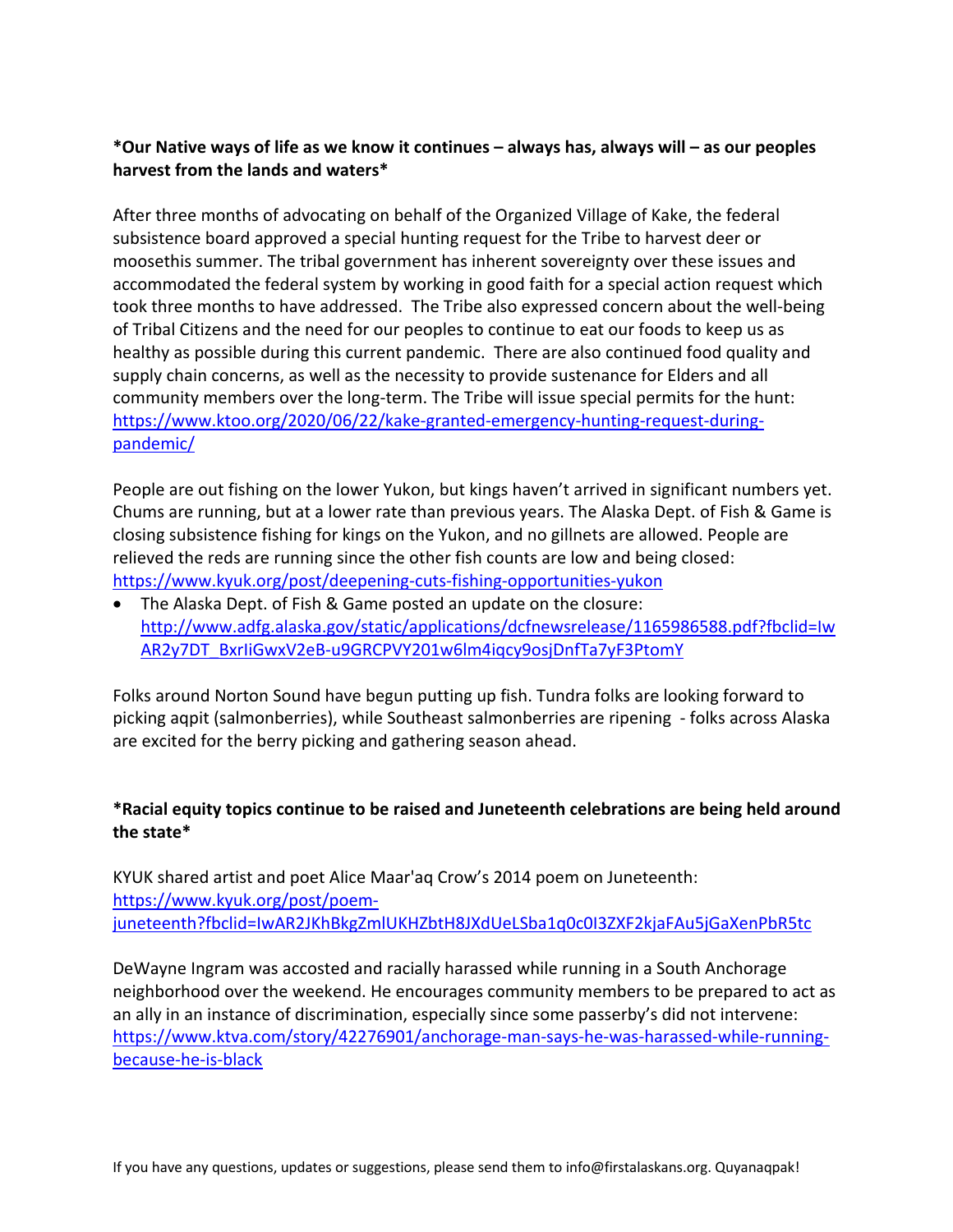The Fairbanks North Star Borough School District is soliciting applications from people interested in serving as a volunteer committee member on the Diversity Committee: https://www.k12northstar.org/Page/2691

The Diversity Committee meeting was held on June 10: https://www.k12northstar.org/cms/lib/AK01901510/Centricity/Domain/1500/20- 0610%20Diversity%20Committee%20Meeting%20-%20Audio%20Web.mp3

The Fairbanks North Star Borough School District school board held a discussion focused on equity and inclusion in the community. The session was put on by Fairbanks Coalition Builders, an organization that provides diversity and inclusion training in the borough: https://www.webcenter11.com/content/news/Fairbanks-School-District-hosts-Zoomdiscussion-of-race-and-equity-571476541.html

• Tune into the full meeting that was held on June 22: https://www.k12northstar.org/cms/lib/AK01901510/Centricity/Domain/1500/20- 0623%20Open%20Circles%20Conversations%20Around%20Issues%20of%20Race%20and%2 0Equity%20-%20Web%20Version.mp4

The Palmer police chief is back on the job after 'inappropriate' comments about Black Lives Matter, despite public protest: https://www.alaskapublic.org/2020/06/22/palmer-police-chiefback-on-the-job-after-inappropriate-comments-about-black-lives-matter/

• The Palmer City Council meeting on June 23 was recorded and includes testimony against the reinstatement of the police chief: https://youtu.be/xrguLWcl8hw

Two local activists, Mx. Magnetek and Dardis, held a protest on June 23 to call for policies that are anti-racist, anti-xenophobic, anti-sexist, anti-poverty, and anti-ableist : https://www.facebook.com/100012286652709/videos/983445642074982/

Three Alaska Native women were appointed to the Anchorage Public Safety Commission. They include Native Movement Gender Justice Director Charlene Aqpik Apok, Native Peoples Action Executive Director Kendra Kloster and Alaska Native Heritage Center Executive Director Emily Edenshaw: https://www.knba.org/post/three-alaska-native-women-join-anchorage-publicsafety-advisory-commission

# **\*Many of our regions have come up with creative ways to keep us connected while maintaining the physical distancing necessary to keep our people and communities safe\***

While many July 4th celebrations are being cancelled or scaled back, many communities are still having fireworks shows. The Central Council of Tlingit & Haida Tribes of Alaska is selling fireworks in Juneau:

https://www.facebook.com/ccthita/photos/a.208052386055771/1374083616119303/?type=3 &theater